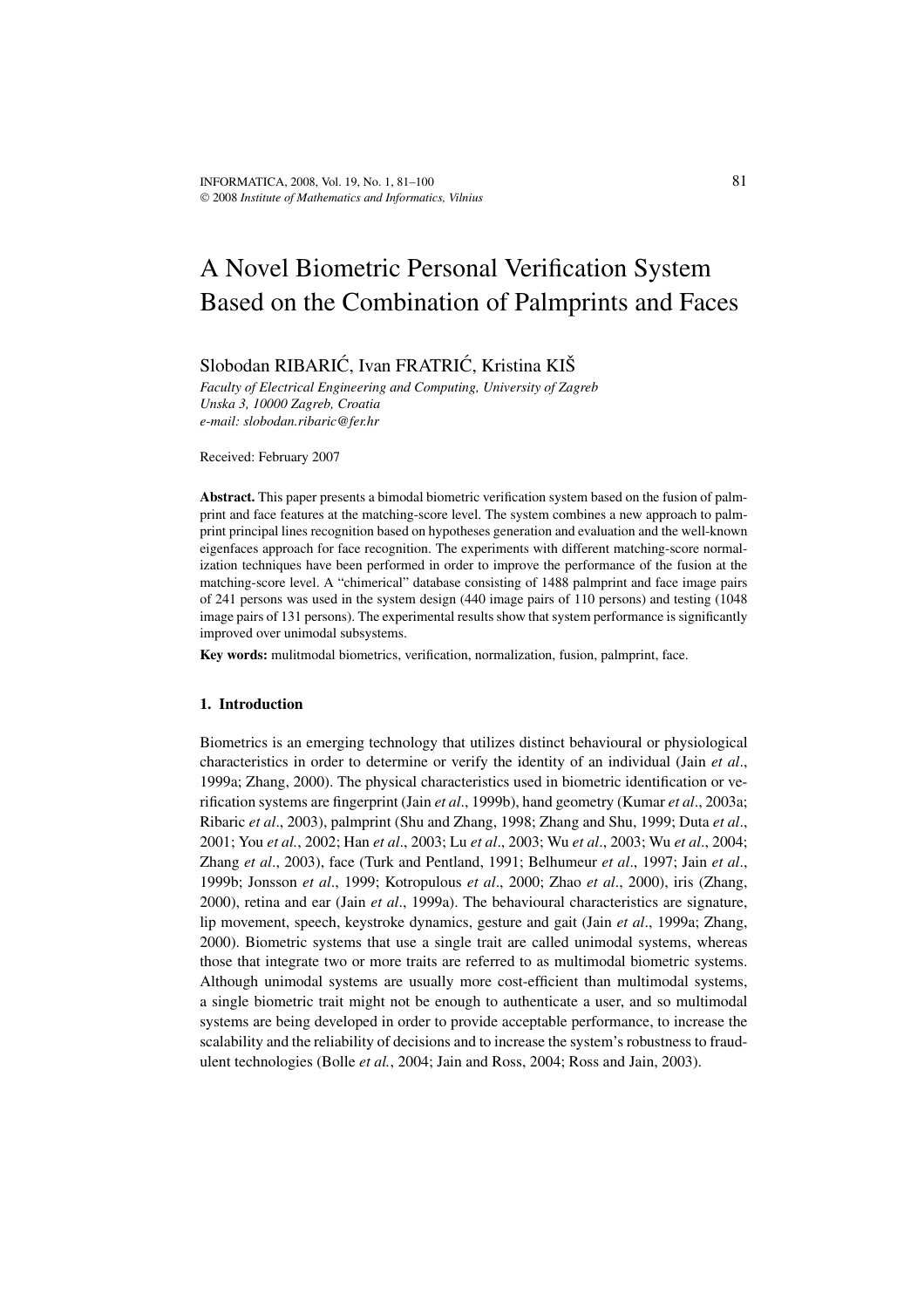In this paper we describe a bimodal biometric verification system for physical or logical access control based on palmprint and facial features. Related work in the fields of palmprint and face-based authentication, as well as fusion at the different levels, is given in the following paragraphs.

The palm is the inner surface of the hand between the wrist and the fingers (Zhang and Shu, 1999). The palm area contains a large number of features that can be used as biometric features, such as principal lines, geometry, wrinkle, delta point, minutiae and datum point features. Shu and Zhang (1998) used both geometrical features of the palmprint and points along the principal lines of the palmprint to distinguish one person from among others. Zhang and Shu (1999) located datum points using a directional projection algorithm, and afterwards line-feature extraction and matching were applied in order to detect whether two palmprints belong to the same palm. Duta *et al*. (2001) extracted a number of feature points from the prominent palm lines; the decision as to whether two hands belong to the same person was based on the matching score between the corresponding sets of feature points for the two palmprints. You *et al*. (2002) first used global texture energy to select a small set of similar candidates from the database, and then used point-based matching to make the final decision. Han *et al*. (2003) used Sobel and morphological operations to extract features from the palm area. Wu *et al*. (2003) used a set of directional line detectors to detect the principal lines of the palm, which are then used to classify palms into one of six categories according to the number of principal lines and the number of their intersections. Ribaric *et al*. (2003) and Kumar *et al*. (2003) combined line-like features of the palm and hand geometry into a multimodal biometric system for user authentication. In addition to the approaches based on these palmprint features, other approaches have been developed for palmprint-based biometric systems as well, such as eigenpalms (Lu *et al*., 2003;), fisherpalms (Wu *et al*., 2003), Fourier transform (Li *et al*., 2002) and 2D Gabor phase encoding (Zhang *et al*., 2003).

From the numerous methods developed for the purpose of face recognition (Zhao *et al*., 2000), the use of eigenfaces (Turk and Pentland, 1991) is one of the most popular. Turk and Pentland (1991) first used eigenfaces by applying the method known as the Karhunen–Loeve (K–L) transform or PCA (Principal Component Analysis) to a set of facial images. The method functions by projecting the facial images onto a feature space that spans the significant variations among the known facial images. The feature-space basis vectors are called eigenfaces because they are eigenvectors of the covariance matrix of the known facial images. The facial features are obtained by projecting the facial image into the obtained feature space, and these features do not necessarily correspond to our intuitive notion of the facial features. Some other recent face recognition approaches include fisherfaces (Belhumeur *et al*., 1997), support vector machines (Jonsson *et al*., 1999) and elastic graph matching (Kotropulous *et al*., 2000).

A multimodal biometric system requires an integration scheme to fuse the information obtained from the individual modalities. Various levels of fusion are possible (Kittler and Alkoot, 2003; Ross and Jain, 2003):

i) fusion at the feature-extraction level, where the feature vector is obtained using data from multiple sensors;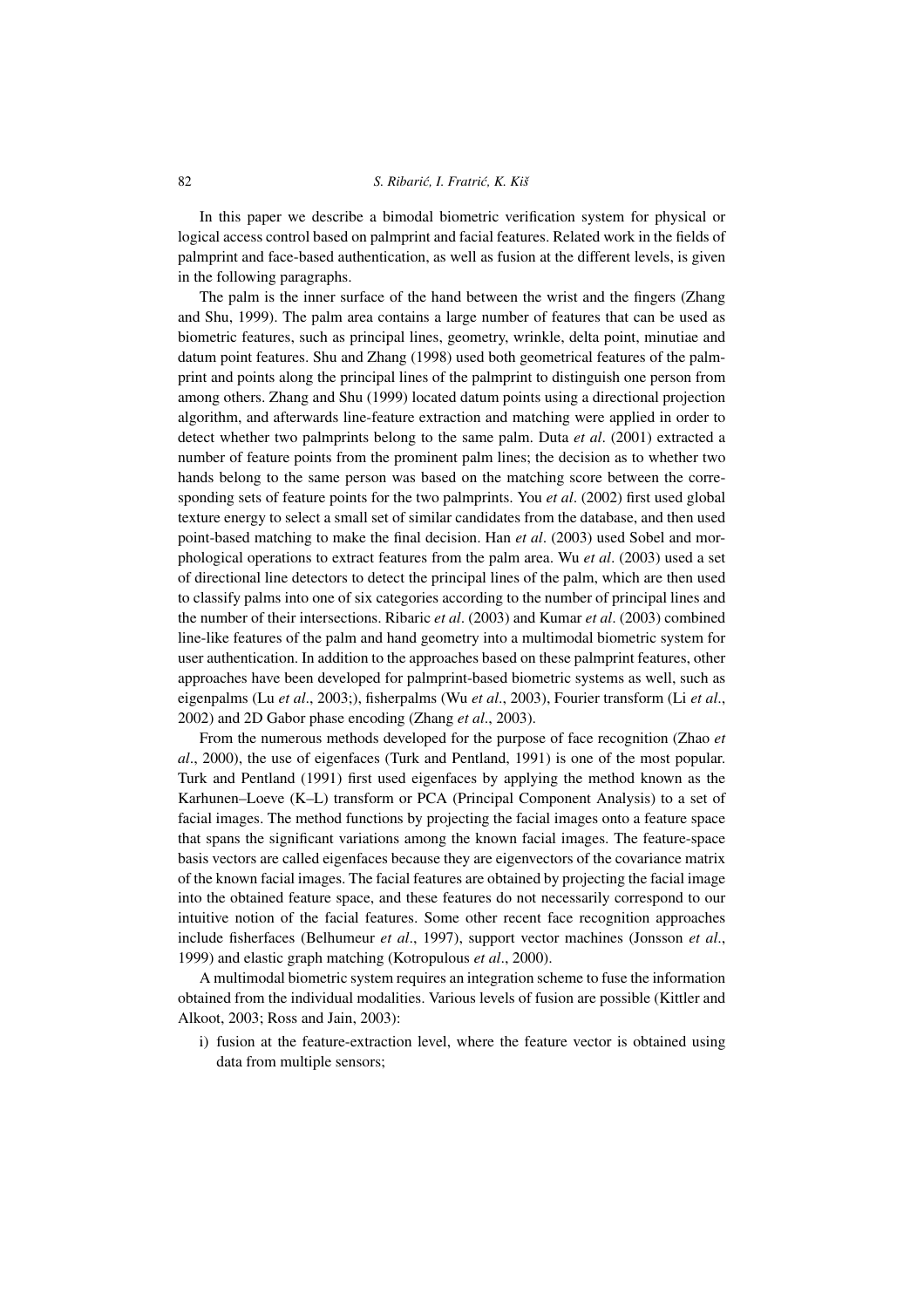- ii) fusion at the matching-score level, where the matching scores obtained from multiple matchers are combined;
- iii) fusion at the decision level, where the accept/reject decisions of multiple systems are consolidated.

Multimodal biometric systems based on palmprint and hand-geometry features (Kumar *et al*., 2003; Ribaric *et al*., 2003), face, fingerprint and hand-geometry features (Ross and Jain, 2003; Jain and Ross, 2004) and fingerprint, face and speech (Jain *et al*., 1999c) have been described.

Kumar and Zhang (2003) describe an integration of already described approaches for palmprint (Kumar *et al*., 2003) and face (Turk and Pentland, 1991) recognition. The proposed method of fusion uses neural network to integrate individual matching scores and generate a combined decision score. The system was tested on the database consisting of only 40 subjects (10 images per subject). The performance scores expressed as the minimum total error rate (mTER) are: 13.04% for face, 6.90% for palmprint and 1.53% for fusion at decision level.

Early version of our system based on fusion of palmprint and face features and results of preliminary experiments has been described in (Ribaric *et al*., 2005).

The rest of this paper is organized as follows: In Section 2 the bimodal biometric system is described in detail. The experimental results obtained by our system are reported in Section 3. The conclusion and future work are presented in Section 4.

# **2. A Bimodal Biometric System**

#### 2.1. *System Overview*

Fig. 1. shows the block-diagram of the proposed bimodal biometric verification system.

The system's input is provided as a pair of images: a palmar image, at the resolution of 180 dpi and a frontal facial image (720 $\times$ 576 pixels). The processing of these images, up until fusion, is carried out separately in the palmprint recognition and the face recognition subsystems. In the first phase of the palmprint recognition process the area



Fig. 1. Block-diagram of the proposed bimodal biometric verification system.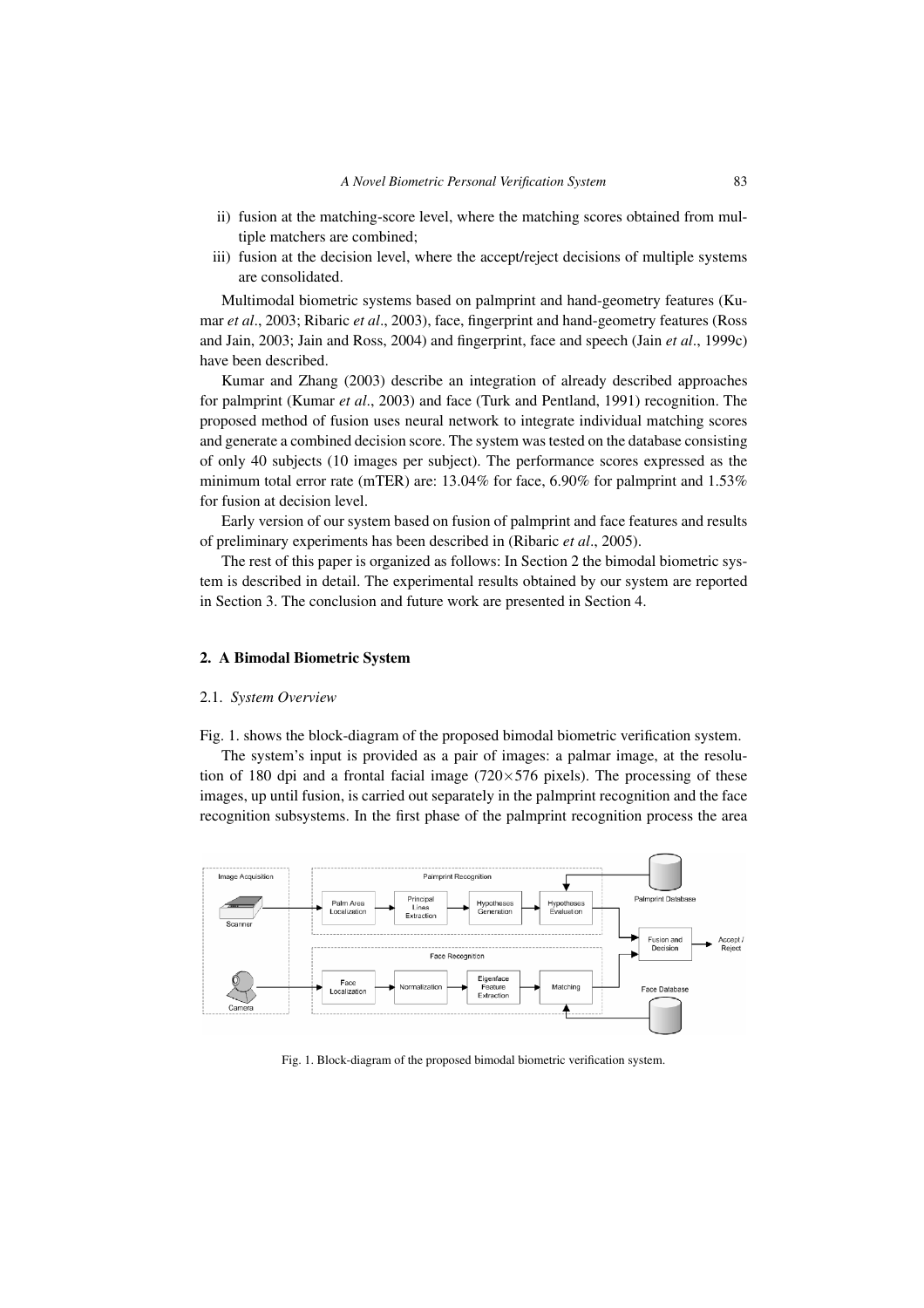#### 84 **S. Ribarić, I. Fratrić, K. Kiš**

of the palm is located on the basis of the hand contour and the stable points. In the second phase the principal lines of the palm are extracted using line-detection masks (Zhang and Shu, 1999) and a line-following algorithm (Maio and Maltoni, 1999). The matching of palmprint templates is based on hypotheses generation and their evaluation similar to the HYPER (Ayache and Faugeras, 1986) method, originally used for recognition and positioning of 2-D objects.

The process of face recognition consists of four phases: face localization based on the Hough method (Hough, 1962) normalization, including geometry and lighting normalization; feature extraction using eigenfaces; and finally, matching of the live-template to the templates stored in the face database.

Matching scores from both recognition modules are combined into a unique matching score using fusion at the matching-score level. Based on this unique matching score, a decision about whether to accept or reject a user is made.

#### 2.2. *Palmprint Recognition*

In order to localize the palm area, the first step is to preprocess the palmar images; this involves Gaussian smoothing and contrast enhancement. Due to the regular and controllable illumination conditions simple global thresholding provides satisfactory segmentation. After that, a contour-following algorithm is used to extract the hand contour. The two stable points on the hand contour are found (Ribaric *et al*., 2003): (i) The gap between the little finger and the ring finger, and (ii) The gap between the index finger and



Fig. 2. An example of palm-area localization: a) original image, b) image after preprocessing, c) extracted hand contour projected on the grey-scale image, d) localized area of the palm.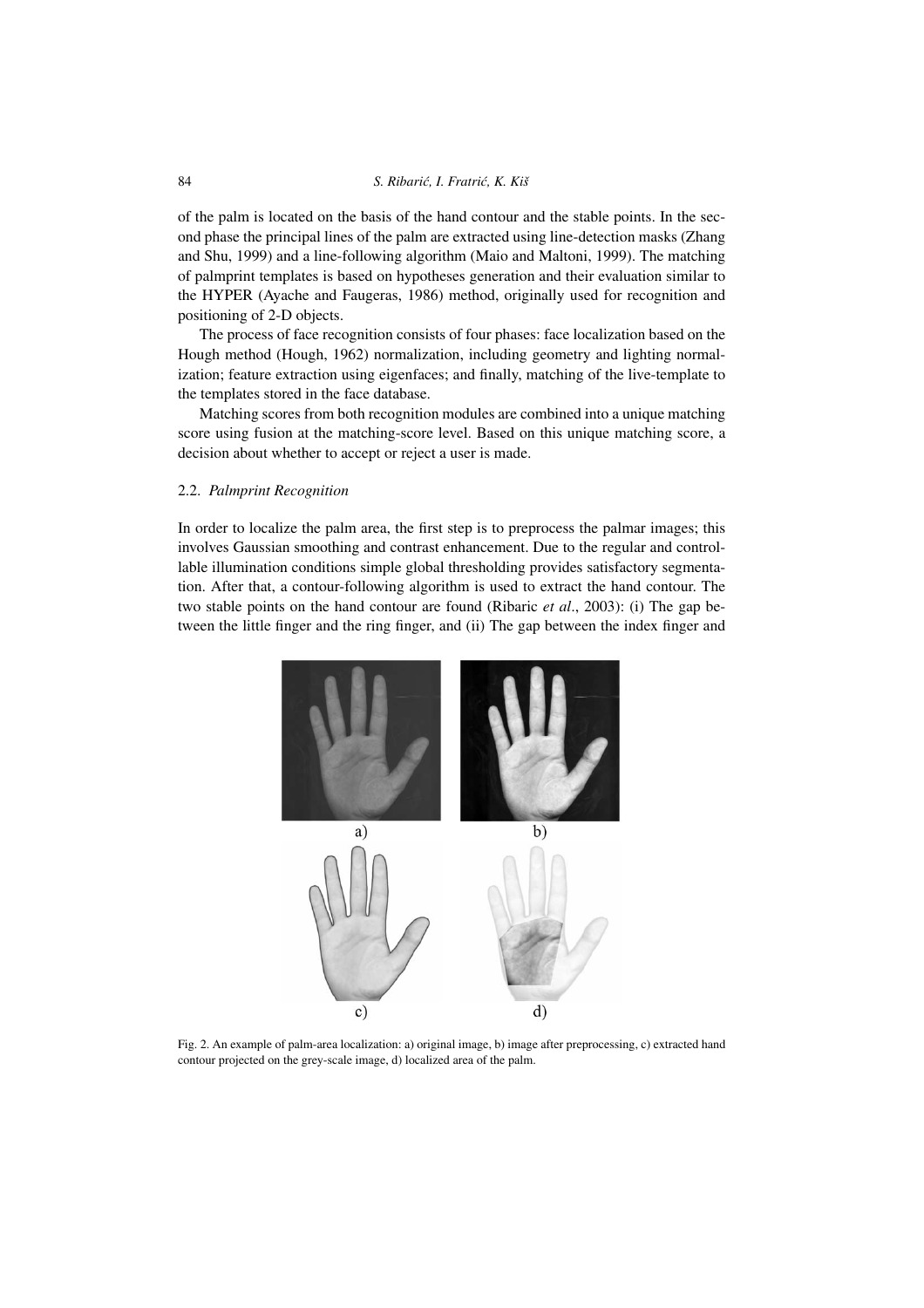the middle finger. Based on the stable points on the contour, the palm area on the preprocessed grey-scale image, which is represented by a hexagonal area, is determined. Fig. 2 shows the phases of palm-area localization.

Process of principle lines and other prominent palm lines extraction begins with convolving the grey-scale palmprint area by four line detection masks (Zhang and Shu, 1999). Fig. 3 presents the results of applying the line detection masks to the palm area.

After applying the modified line-following algorithm, based on the work of Maio and Maltoni (Maio and Maltoni, 1999), a set of lines is obtained. Examples of the palm-line extraction are presented in Fig. 4.



Fig. 3. The results of applying the line-detection masks to the palm area.



Fig. 4. Examples of palm-line extraction: a) palm area, b) extracted lines, c) overlapped image a) and b).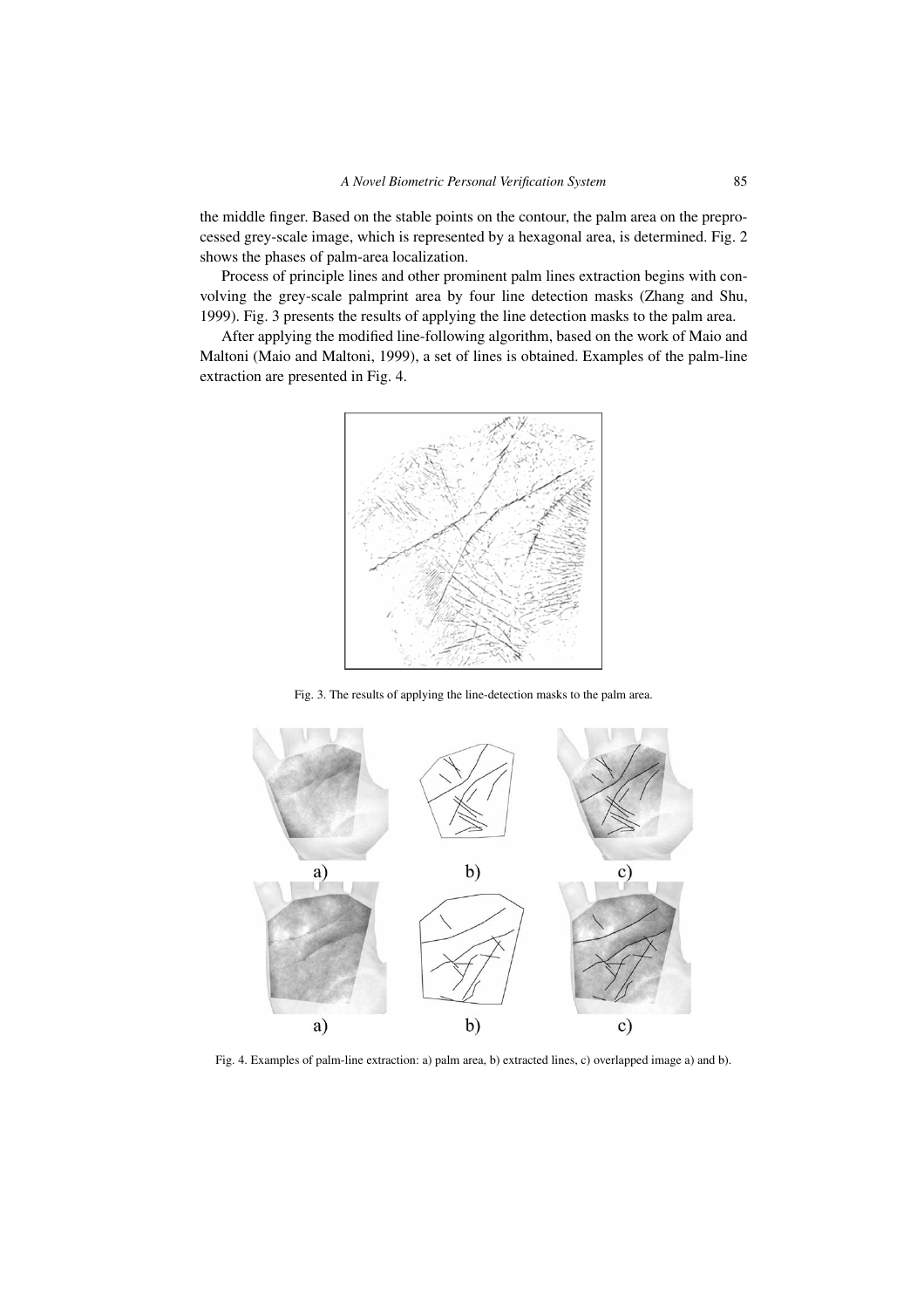#### 86 *S. Ribari´c, I. Fratri´c, K. Kiš*

The extracted lines are described in a hand-coordinate system that is based on the above two stable points. This makes them invariant to hand translation and rotation. The palm lines are represented by means of the line-segment sequence, where each segment is described by a four-tuple  $(x, y, l, \alpha)$ , where x and y are the coordinates of the segment midpoint, l is the length of the segment and  $\alpha$  is the segment orientation.

The obtained line set contains the most prominent palm lines. The number of lines can vary depending on the palmprint texture and wrinkles. Typically, the number of lines extracted from a palm region is between 15 and 20, with 1 to 5 line segments per line.

The matching of the live-template and the template from the database is based on hypotheses generation and their evaluation, using the adapted HYPER method (Ayache and Faugeras, 1986).

The hypotheses-generation stage consists of finding the corresponding line pairs (one from each template). These pairs are then evaluated, all the line segments belonging to the two corresponding lines are compared and each segment's matching coefficient is updated. After all the hypotheses have been evaluated, the final palmprint-similarity measure is computed.

#### *Generating Hypotheses*

Since the obtained palm lines are invariant to hand translation and rotation, the two lines (one from the live-template and one from the palmprint database-template) can correspond to each other only if they have a similar position and orientation. Every palm line from the live-template is compared to every palm line from the database-template and a decision is made about whether to add this pair to the hypothesis collection.

Let  $p$  be the virtual line that connects the midpoints of the first and the last segment of the *i*th palm line  $L_{i,LT}$  from the live-template, and let  $p'$  be the virtual line that connects the midpoints of the first and the last segments of the jth palm line  $L_{j,DB}$  from the database-template. The palm lines are compared in the following way:

- 1. If the absolute angular difference between the lines  $p$  and  $p'$  is greater than  $\alpha_{gen\_max}$ , then the palm lines are dissimilar and no further comparison is necessary. Otherwise, Step 2 is performed. In this application the value of  $\alpha_{gen\_max}$  is set to  $\pi/5$ , based on the training set of the palmprint database.
- 2. The average Euclidian distance  $d_{gen\_12}$  between the line  $p'$  and the segment midpoints of the palm line from the live-template is calculated:

$$
d_{gen\_12} = \frac{1}{n_{i,LT}} \sum_{k=1}^{n_{i,LT}} d(s_{1k}, p'),
$$
\n(1)

where  $n_{i,LT}$  is the number of line segments in  $L_{i,LT}$  and  $s_{1k} = (x_k, y_k)$  is the midpoint of the kth segment belonging to the line  $L_{i,LT}$ .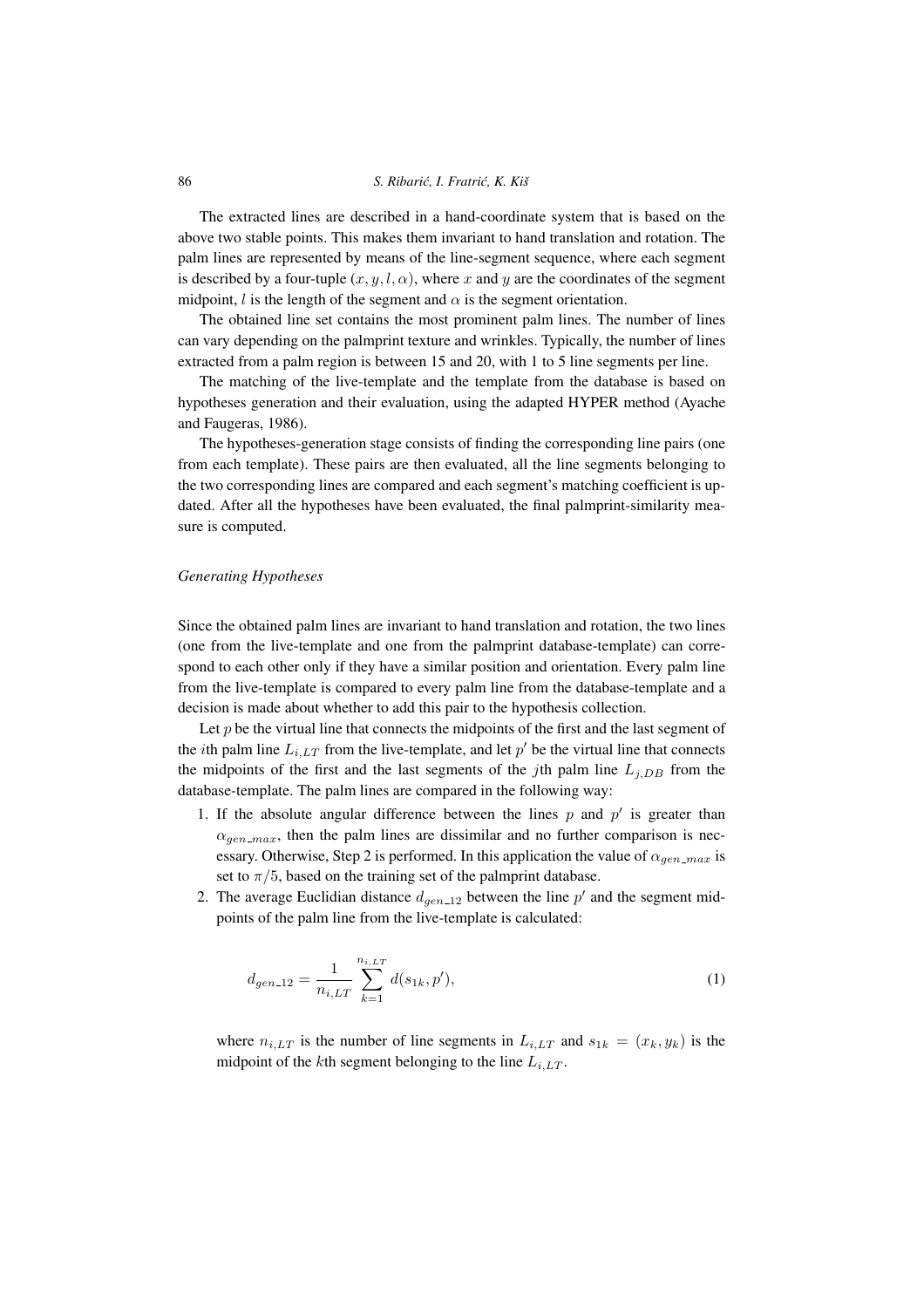The average distance between the line  $p$  and the segment midpoints of the palm line from the database-template is calculated in a similar manner:

$$
d_{gen\_21} = \frac{1}{n_{j,DB}} \sum_{k=1}^{n_{j,DB}} d(s_{2k}, p),
$$
\n(2)

where  $n_{i,DB}$  is the number of line segments in  $L_{i,DB}$  and  $s_{2k} = (x_k, y_k)$  is the midpoint of the kth segment belonging to the line  $L_{j,DB}$ . In general,  $n_{i,LT} \neq n_{j,DB}$ . The smaller of these distances is taken as a measure of the distance between the two palm lines:  $d_{gen} = min(d_{gen\_12}, d_{gen\_21})$ . If  $d_{gen}$  is smaller than the threshold  $d_{gen\_max}$ , then the pair of palm lines is added to the hypothesis collection  $HC$ ; otherwise the lines are considered to be dissimilar. The experimentally selected value for  $d_{gen,max}$  is 50 pixels (for the spatial resolution of 180 dots per inch).

#### *Evaluating Hypotheses*

The hypothesis collection consists of all the line pairs (one line from the live-template and one from the database-template) that satisfy the hypotheses generation conditions. The hypothesis collection is defined as  $HC = \{(L_{i,LT}, L_{j,DB})\}, i \le N_{LT}$  and  $j \le N_{DB}$ , where  $N_{LT}$  is the number of lines in the live-template and  $N_{DB}$  is the number of lines in the database-template. In general  $N_{LT} \neq N_{DB}$ .

Evaluating a hypothesis  $H = (L_{i,LT}, L_{j,DB})$ ,  $H \in HC$  consists of comparing every line segment of  $L_{i,LT}$  with every line segment of  $L_{i,DB}$  and updating the matching measure for each line segment. For every line-segment pair  $(S_k, S_l)$ ;  $S_k \in L_{i,LT}$ ,  $S_l \in$  $L_{j,DB}$  where  $S_k = (x_k, y_k, l_k, \alpha_k)$  and  $S_l = (x_l, y_l, l_l, \alpha_l)$ ,  $k = 1, 2, \ldots, n_{i,LT}$ ,  $l =$  $1, 2, \ldots, n_{j,DB}$ , the following parameters are calculated:

- 1. The absolute angular difference  $a = |\alpha_k \alpha_l|$ , where  $\alpha_k$  and  $\alpha_l$  are orientations of corresponding line segments;
- 2. The Euclidean distance  $d$  between the midpoints of the segments;
- 3. The Euclidean distance  $D_{kq}$  between the midpoint  $(x_k, y_k)$  and the virtual line q that segment  $S_l$  lies on is computed. Analogously, the distance  $D_{lr}$  between the midpoint  $(x_l, y_l)$  and the virtual line r that segment  $S_k$  lies on is computed. Parameter D is defined as the minimum of the two distances:  $D = \min(D_{ka}, D_{lr})$ .

Each parameter is upper-bounded by the values  $a_{max}$ ,  $d_{max}$  and  $D_{max}$ , respectively. The dissimilarity measure,  $dm_{kl}$ , for the segment pair  $(S_k, S_l)$  is computed in the following way:

- 1. If  $a > a_{max}$  or  $d > d_{max}$  or  $D > D_{max}$ , then  $dm_{kl} = 1$ ; the segments are entirely dissimilar.
- 2. Otherwise, set  $dm_{kl} = w_1 \cdot a/a_{max} + w_2 \cdot D/D_{max} + w_3 \cdot d/d_{max}$ .

The parameters  $w_1, w_2$  and  $w_3$  represent the weights given to parameters a, D and d, respectively  $(w_1 + w_2 + w_3 = 1, w_1 \ge 0, w_2 \ge 0, w_3 \ge 0)$ . The dissimilarity measure,  $dm_{kl}$ , is a number in the range [0, 1], and has a lower value for more similar segments. The experimentally determined parameter values are  $w_1 = 0.5$ ,  $w_2 = 0.4$ ,  $w_3 = 0.1$ ,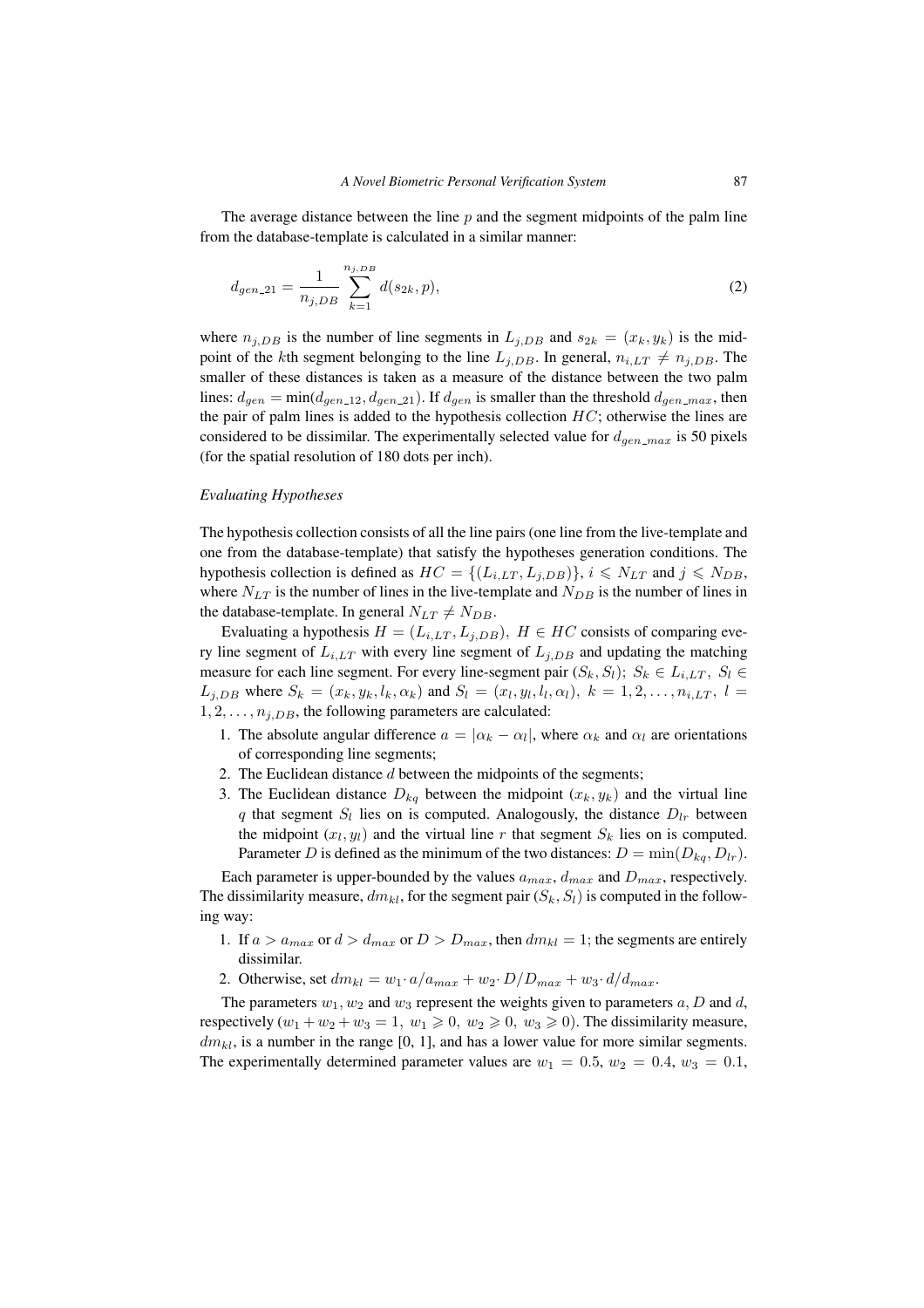$a_{max} = \pi/18$ ,  $D_{max} = 10$  pixels and  $d_{max} = \max(l_k, l_l)$ , where  $l_k$  and  $l_l$  represent the lengths of the segments  $S_k$  and  $S_l$ , respectively.

After computing the dissimilarity measure, the measures of matching  $m_k$  and  $m_l$  for segments  $S_k$  and  $S_l$  need to be updated. The measures of matching are updated using the following formulas:

$$
m_k = m_k + (1 - dm_{kl}) \cdot \min(l_k, l_l),\tag{3}
$$

$$
m_l = m_l + (1 - dm_{kl}) \cdot \min(l_k, l_l). \tag{4}
$$

More than one line segment from  $L_{i,LT}$  or  $L_{j,DB}$  can contribute to the matching measure of segments from  $L_{j,DB}$  or  $L_{i,LT}$ , respectively. If a line L appears in more than one hypothesis, the matching measures of its line segments are accumulated.

The similarity measure,  $Q_{A,B}$ , of the palmprint template A and the palmprint template  $B$  is expressed in the range [0, 1] and gives an indication of how fully template  $A$ is represented within template B. Two similarity measures,  $Q_{LT,DB}$  and  $Q_{DB,LT}$ , are computed. The  $Q_{LT,DB}$  is computed as the sum of matching measures of all segments in all lines in the live-template, normalized by the sum of their lengths. Analogously, the similarity measure  $Q_{DB,LT}$  is computed (in general,  $Q_{LT,DB} \neq Q_{DB,LT}$ ).

The final similarity measure  $Q$ , which determines how well the two samples match, is obtained in the following way: compute  $|T_H - Q_{LT,DB}|$  and  $|T_H - Q_{DB,LT}|$  and select  $Q$  for which the above absolute value is greater, where  $T_H$  is a threshold selected experimentally during the training phase ( $T_H = 0.25$ ). Fig. 5 shows the similarity measure Q for several palmprint template pairs.

#### 2.3. *Face Recognition*

Faces in images are localized using an approach that combines the Hough method (Hough, 1962) and skin-colour information (Jones and Rehg, 1999) for face localization (Pavesic *et al*., 2004). The Hough method for ellipses is applied on multiple image scales to locate a number of candidates for a face in the image. In order to reduce the computational complexity, the sought ellipses have a fixed height/width ratio. After the candidates have been proposed, they are verified using skin-colour information and a heuristic approach based on a horizontal projection. When a face candidate is selected, the system proceeds by locating the eyes using a simple neural network. In Fig. 6 two examples of face localization are presented.

Since the K–L transform is used for matching, a normalization procedure is required. Face normalization consists of geometry normalization, background removal and lighting normalization. Geometry normalization involves image rotation, translation and the scaling of the images. The locations of the eyes obtained in the localization phase are used as the reference points in this step. The images of the faces are normalized to a fixed size of  $64\times64$  pixels. The background is removed by leaving only the image elements inside the elliptical region in the normalized images and setting the rest to 0 (black). In the final normalization step, lighting normalization using histogram fitting is applied (Gonzales and Woods, 1993). In Fig. 7, several images after the normalization phase are shown.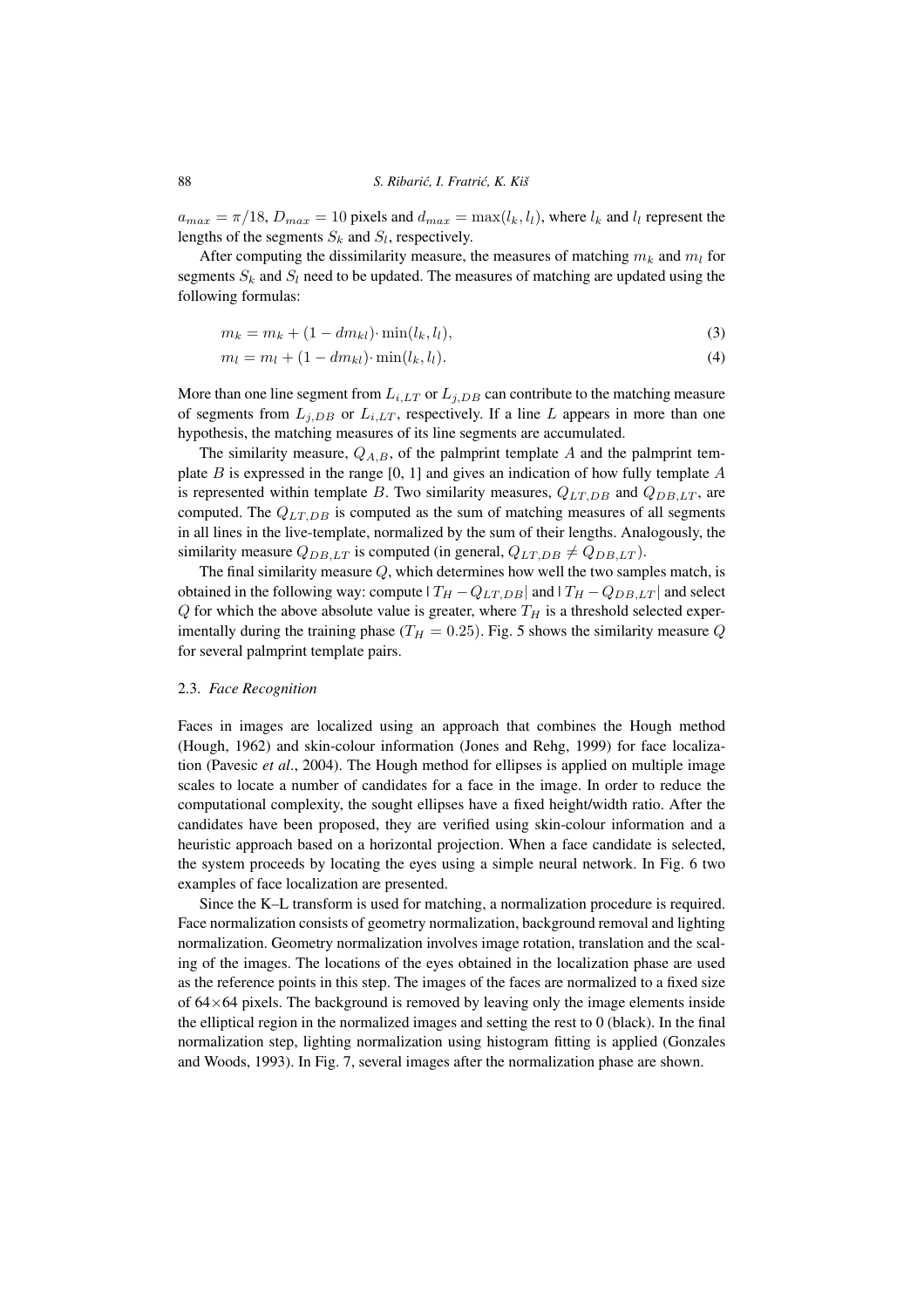

Fig. 5. Comparison of palmprint templates and similarity measure Q: A, B – comparison of palmprint templates of the same person;  $C, D$  – comparison of palmprint templates of different people. The first and the second columns represent the individual palmprint templates. The third column represents both templates in the same coordinate system.

The eigenfaces technique (Turk and Pentland, 1991), used in our system for feature extraction, is a widely used method for face recognition (Navarrete and Ruiz-Del-Solar, 2002). It is based on the K–L transform applied to a set of facial images. The K–L transform finds a subspace of the image space that the set of training images occupy. It has the property of being able to represent the images using the minimum number of samples (i.e., no other transform exists that can represent these images with the same number of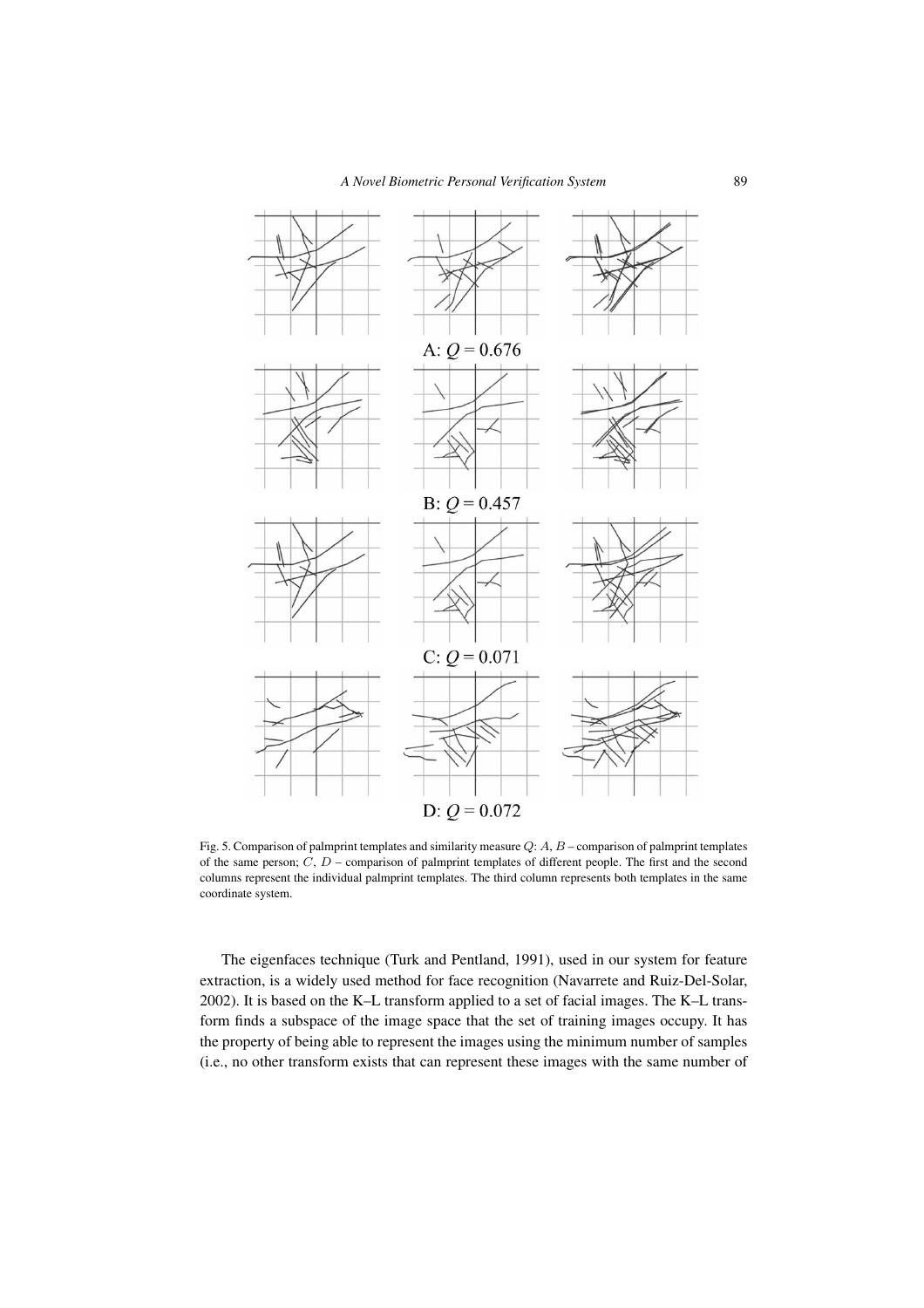90 *S. Ribari´c, I. Fratri´c, K. Kiš*



Fig. 6. Examples of face localization.



Fig. 7. Several faces after the normalization phase.

samples and has a smaller reconstruction error). Therefore, the K–L transform finds the optimal features for image representation, but not necessarily for optimal discrimination.

The basis vectors of the K–L transform are calculated by finding the largest  $m$  eigenvectors of the covariance matrix of the set of images. In the case of facial images, when representing these eigenvectors as images, they will resemble faces, and are called eigenfaces. The subspace these eigenvectors' span is called the face-space. Some of the eigenfaces obtained using the training database are presented in Fig. 8.

It is clear that the largest eigenvectors (those with the smallest ordinal numbers) look more like faces, while those with the largest ordinal numbers look more like noise. The largest eigenvectors carry the useful information (in the sense of image representation) and only they are used as the basis for the face-space, while the information carried by the smaller eigenvectors is lost in the process of encoding. Based on the preliminary recognition experiments on the training database, we chose  $m = 111$  for the face-space dimensionality.

The feature vector from an unknown facial image can be obtained by projecting the image onto a face-space. In this process the image is represented as a linear combination of eigenfaces and the feature vector is made of weightings associated with each eigenface. The face template consists of this 111-component feature vector. The matching score between two face-feature vectors is calculated using the Euclidean distance in the matching phase.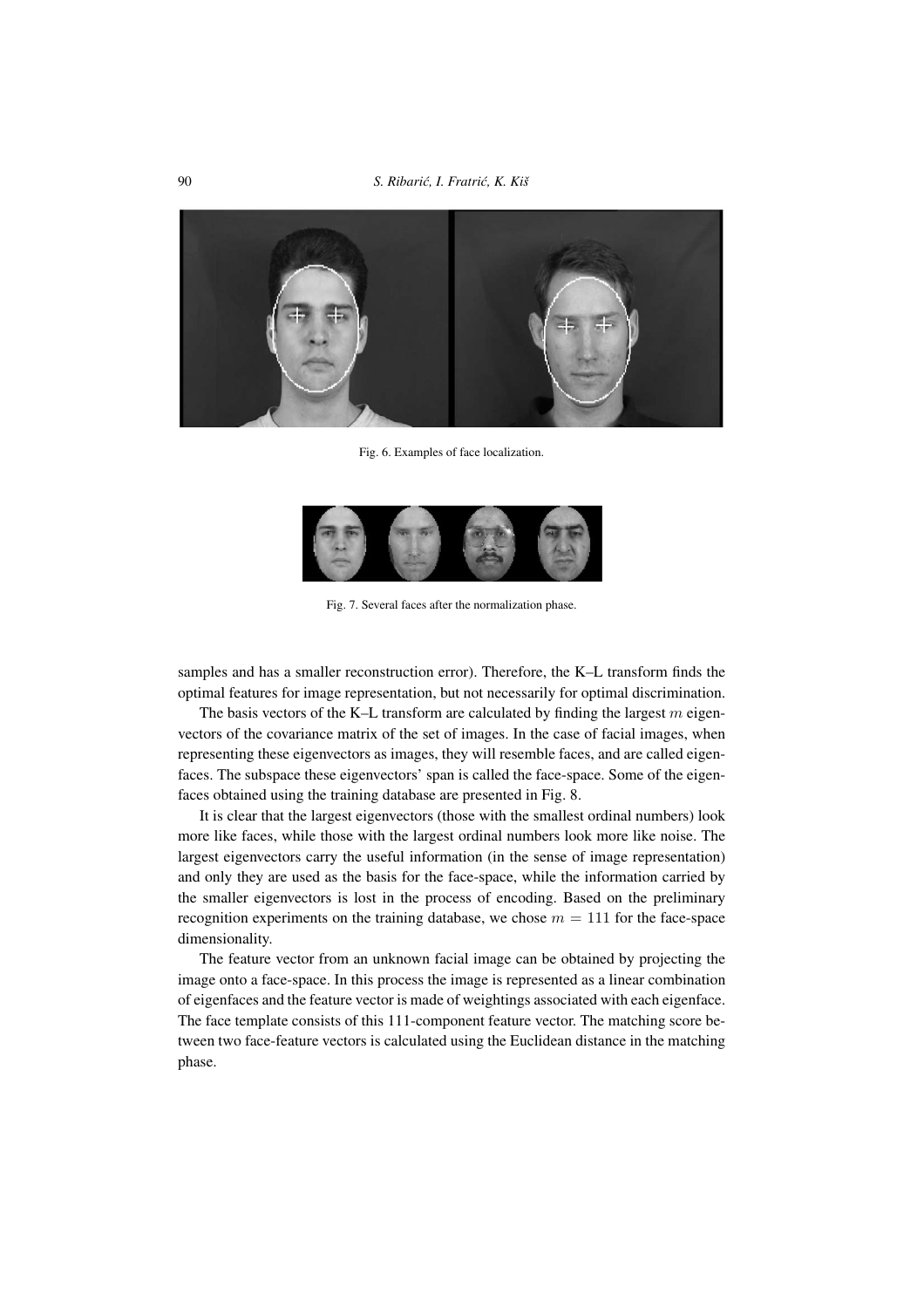

Fig. 8. Eigenfaces obtained on the training database with appropriate ordinal numbers.

#### 2.4. *Fusion and Decision*

Fusion at the matching score level is the most common approach due to its simplicity and good performance (Jain *et al*., 2005). Kittler and Alkoot (2003) have analytically shown that, for Gaussian error distributions, fusion based on sum always outperforms fusion based on vote. Ross and Jain (2003) have also experimentally shown that matching score sum fusion performs better than some other fusion methods such as decision trees and linear discriminant analysis.

In our bimodal biometric system the fusion is performed at the matching-score level.

When trying to verify the identity of an unknown sample we receive two sets of scores from the two independent matching modules:

- Palmprint similarity measures, denoted as  $Q$  in subsection 2.2, for notational convenience, in the remainder of the text will be denoted as similarity scores  $s^P(\mathbf{P}_x, \mathbf{P}_j)$ , where  $\mathbf{P}_x$  is the unknown palmprint-template, and  $\mathbf{P}_j$ ,  $j =$  $1, 2, \ldots, n$  are palmprint-templates stored (enrolled) in the database under the identity the system is trying to verify.
- Euclidean distance scores will be denoted as  $s^F(\mathbf{F}_x, \mathbf{F}_j)$ , where  $\mathbf{F}_x$  is the unknown face-template, and  $\mathbf{F}_j$ ,  $j = 1, 2, \dots, n$  are the face-templates stored (enrolled) in the database under the identity the system is trying to verify.

In order to generate the unique matching score we need a way to combine individual matching scores from face- and palmprint-matching modules. Since the palmprintmatching scores and the face-matching scores are of the different type (i.e., distances and similarities) and come in different numerical ranges, normalization has to be performed before they are combined (Jain *et al*., 2005).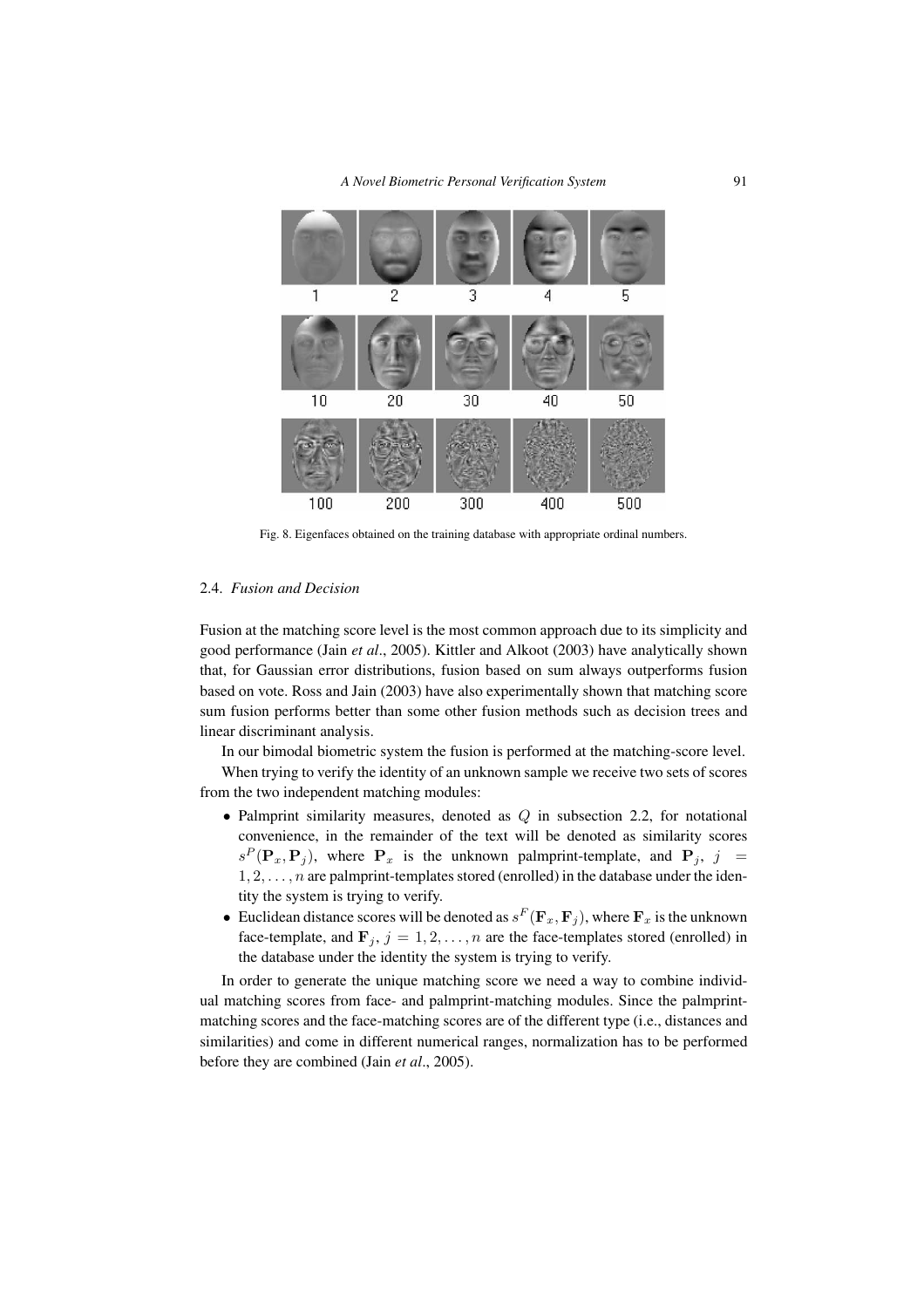We experimented with the heuristic normalization techniques (Ribaric and Fratric, 2006) (piecewise-linear, min-max, median-MAD, double-sigmoid, tanh, z-score) and Bayes-based normalization. The Bayes-based normalization provided the best system performance.

#### *Bayes-based Normalization*

The Bayes-based normalization was carried out by estimating the probability density of genuine scores by means of the Bayes formula:

$$
P(genuine|s) = \frac{p(s|genuine) \cdot P(genuine)}{p(s|genuine) \cdot P(genuine) + p(s|impostor) \cdot P(impostor)},
$$
 (5)

where s represents the raw score obtained directly from the matching module. However, prior probabilities of genuine users and impostors,  $p(s|genuine)$  and  $p(s|impostor)$ , are generally not known, and they have to be estimated based on the scores obtained from the training data. We used Parzen window approach to estimate prior distributions (Duda *et al*., 2001). Distributions for the palm scores obtained on our training data can be seen on Figs. 9 (a) and 9 (b) for the palmprint and face scores, respectively. Based on the



Fig. 9. (a) Estimated genuine and impostor palmprint score distributions, (b) Estimated genuine and impostor face score distributions, (c) Palmprint score normalization function, (d) Face score normalization function.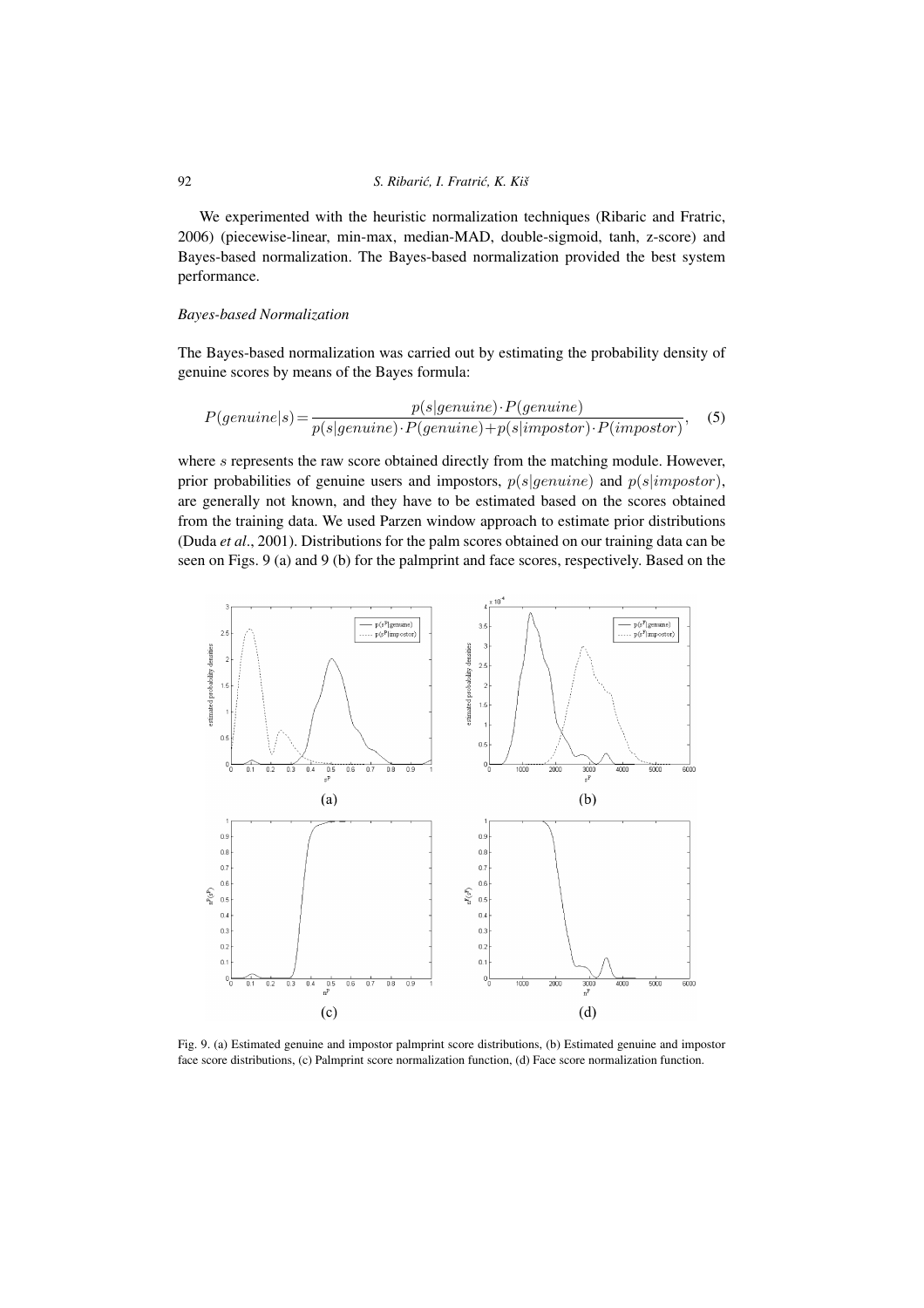Bayes formula (5) we obtain the normalization functions for palmprint and face matching scores,  $n^P(s^P)$  and  $n^F(s^F)$ , as

$$
n^P(s^P) = P(genuine|s^P),\tag{6a}
$$

$$
n^F(s^F) = P(genuine|s^F). \tag{6b}
$$

The obtained normalization functions for face and palmprint scores can be seen on Figs. 9 (c) and 9 (d), respectively.

The maximum similarity measure of  $s^P(\mathbf{P}_x, \mathbf{P}_j)$ ;  $j = 1, 2, ..., n$  is selected and transformed, by means of the corresponding normalization function  $n^P(s^P)$ , into palm-similarity measure  $N^P$ . Analogously, the minimum distance of  $s^F(\mathbf{F}_x, \mathbf{F}_i)$ ;  $j =$ 1, 2,..., n is selected and transformed into the face-similarity measure  $N^F$ . The final matching score, expressed as the total-similarity measure  $(TSM)$ , is calculated using a simple sum fusion rule:

$$
TSM = N^P + N^F. \tag{7}
$$

The final decision about whether to accept or reject a user is made by comparing the TSM with the verification threshold T. If  $TSM > T$ , the user is accepted; otherwise, he/she is rejected.

#### **3. Performance Evaluation**

To evaluate the performance of the system a database containing palm and face samples was required. The XM2VTS frontal-face-image database was used as the face database (Messer *et al*., 1999). We collected the hand database ourselves using a scanner. The spatial resolution of the palmar images is 180 dots per inch (dpi) / 256 grey levels. As the hand and the face databases contain samples belonging to different people, a "chimerical" multimodal database was created using pairs of artificially paired palm and face samples. Some examples of so paired palm and face samples from the database are presented in the Fig. 10.

The database was divided into two mutually exclusive sets: the training set and the testing set. The training set consisted of 440 image pairs of 110 people (4 image pairs per person) and was used as a training database for individual modalities and to get the distributions of the unimodal matching scores used in the decision fusion module.

The testing dataset consisted of 1048 image pairs of 131 people (8 image pairs per person) and was used exclusively for the evaluation of the system performance. Out of 8 image pairs for each person, 5 were used in the enrolment stage and 3 were used for testing. The tests involved trying to verify every test pair for every one of the 131 people enrolled in the database. This setup makes for 393 ( $131 \times 3$ ) valid-client experiments and 51090 (131 $\times$ 3 $\times$ 130) impostor experiments.

The results of the experiments, expressed in the terms of FRR (false rejection rate) and FAR (false acceptance rate), vary depending on the selected verification threshold T.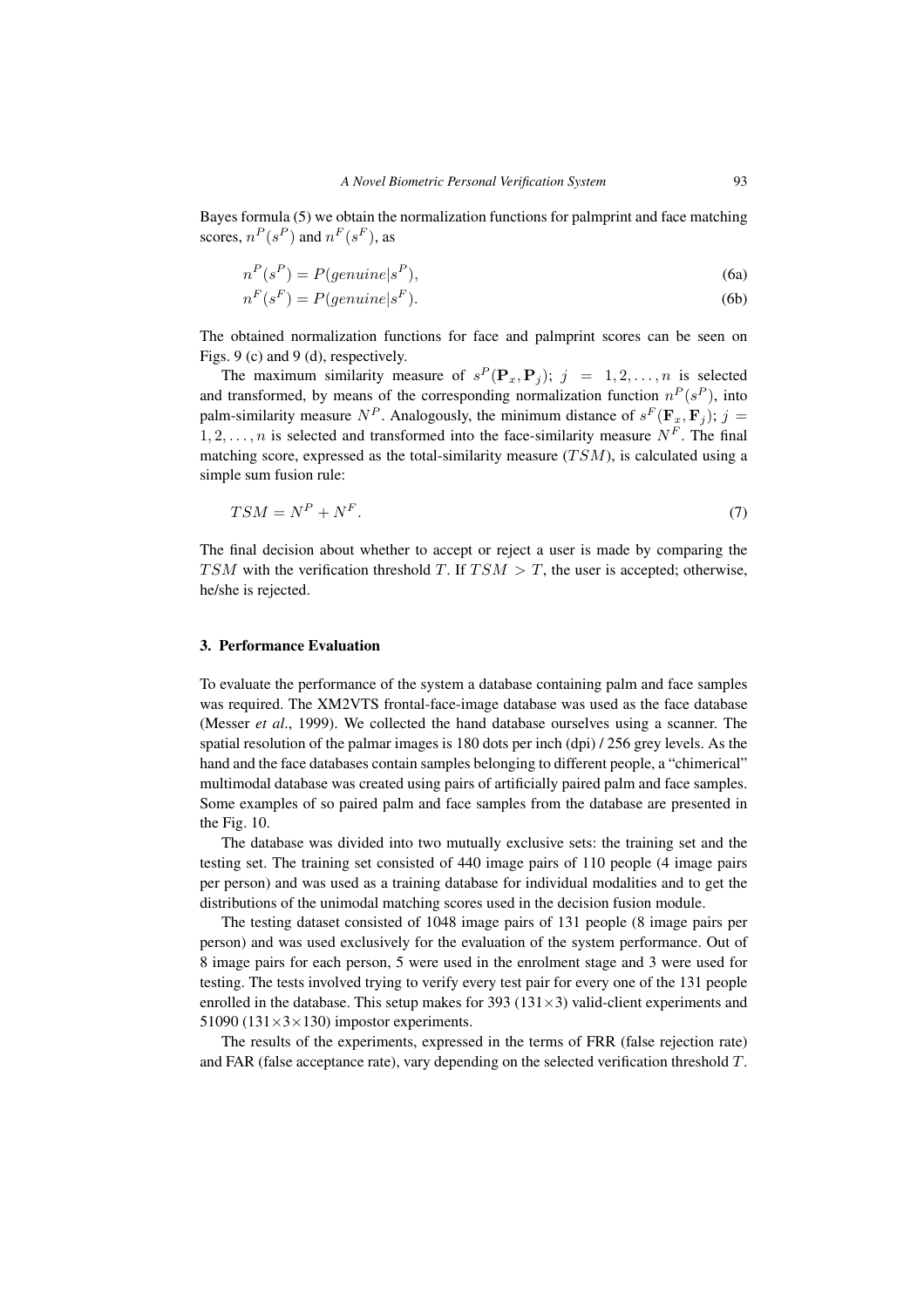

Fig. 10. Examples of the paired palmprint and face samples from our database.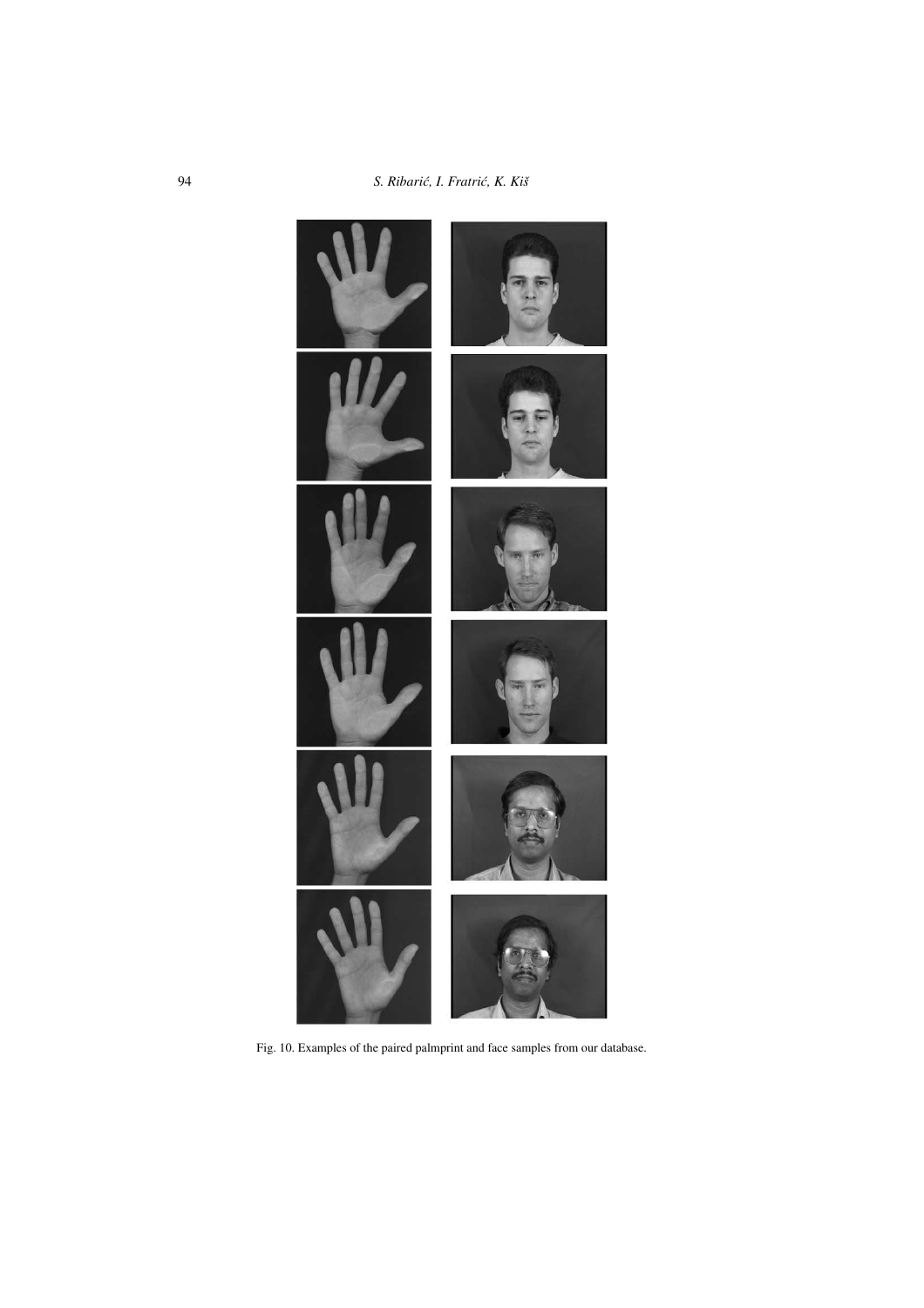

Fig. 11. Unimodal verification results, expressed as FRR and FAR depending on threshold T, obtained using a) palmprint modality, b) facial modality.

We first evaluated the unimodal performance of the system. When testing the unimodal system performance, the decision threshold  $T$  was related to the normalized similarity measures  $N^P$  or  $N^F$ , for the palmprint and face modality, respectively. The obtained results are presented in Fig. 11 a) for the palmprint modality and Fig. 11 b) for the face modality. From the results it is clear that the verification based on the palmprint easily outperforms the verification based on the face. The palmprint modality produces an EER (equal error rate) of 3.82% for  $T = 0.755$ , while the face modality produces an EER of 10.87% for  $T = 0.81$ . The minimum TER (total error rate) obtained using the palmprint features is 7.66% with  $T = 0.8$ , while the minimum TER obtained using the facial features is 18.97% with  $T = 0.85$ . The results are not surprising because it is already well known that systems based on palmprint features (Zhang *et al*., 2003) produce better results than those based on facial features (Jonsson *et al*., 1999).

Combining both modalities with fusion at the matching-score level as described in Subsection 2.4 and using different normalization techniques gives the error rates shown in Table 1. As can be seen from the Table 1, the best performance in terms of both EER and minimum TER is achieved using Bayes-based normalization.

Fig. 12 shows FAR and FRR for the bimodal system using Bayes-based normalization depending on the threshold T.

There, it can be seen that the fusion of palmprint and facial features improves the verification score, both by reducing the EER from 3.82% to 2.26% (for  $T = 0.34$ ) and

|            | Piecewise-linear | min-max  | median-MAD | double-sigmoid | tanh  | z-score | <b>Baves</b> |
|------------|------------------|----------|------------|----------------|-------|---------|--------------|
| <b>EER</b> | 2.79%            | $3.12\%$ | 2.79%      | 3.81%          | 3.05% | 3.15%   | $2.29\%$     |
| minTER     | 5.15%            | $6.39\%$ | 5.42%      | 5.72%          | 5.74% | 5.56%   | $4.33\%$     |

Table 1 Error rates obtained on bimodal system by using different normalization techniques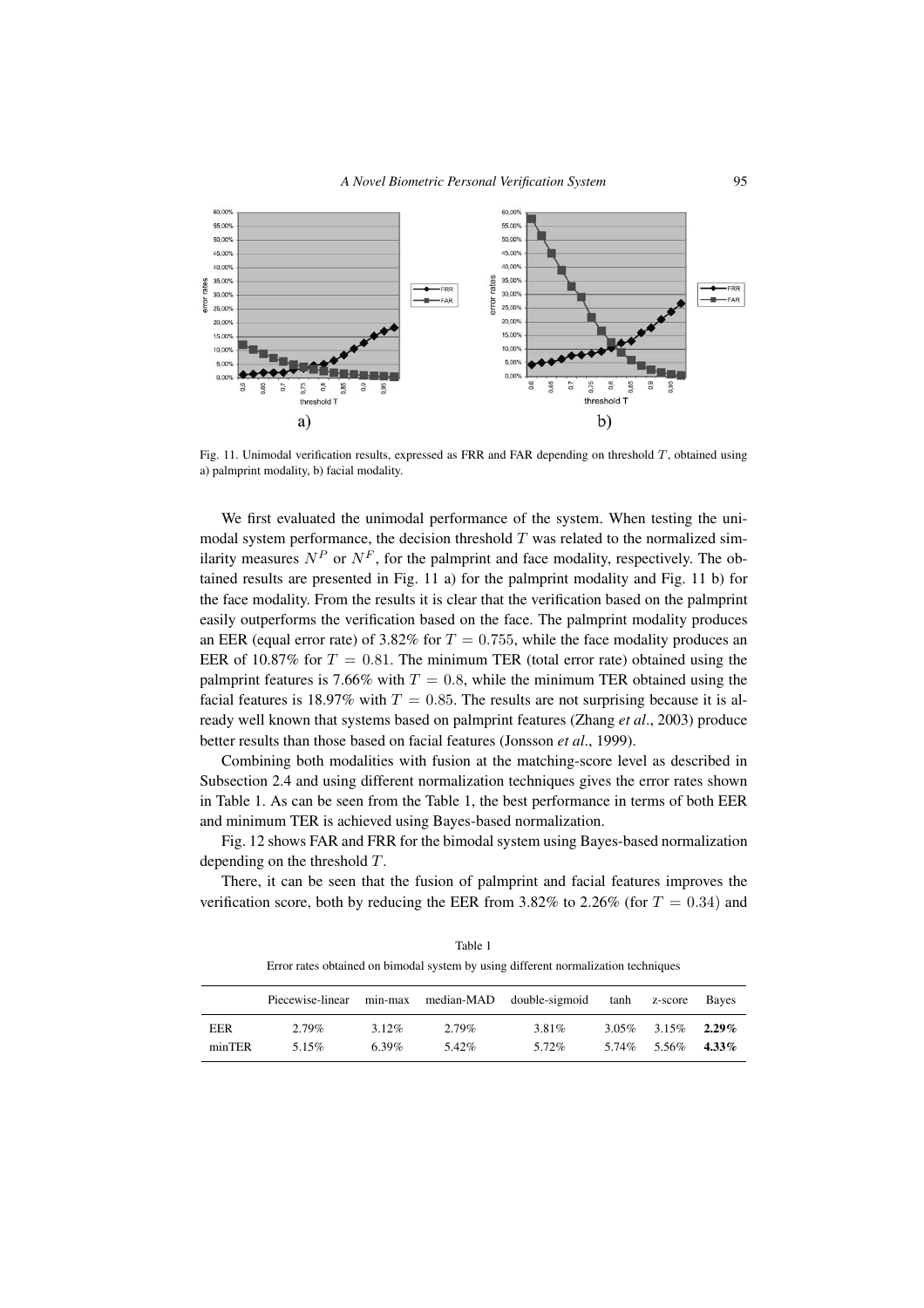96 *S. Ribari´c, I. Fratri´c, K. Kiš*



Fig. 12. The verification results using the bimodal system depending on threshold.



Fig. 13. Comparison of verification results for two unimodal systems and the bimodal system.

by reducing the minimum TER from 7.66% to 4.33% (for  $T = 0.34$ ). The comparison of all three systems (two unimodal systems and a bimodal system) is given in Fig. 13.

In cases when two unimodal systems' performances are almost similar, it is expected that the fusion will give great improvements in performance. It has been experimentally demonstrated for various modalities (Kittler and Alkoot, 2003; Pavesic *et al*., 2006). Some theoretical discussions on this can be found in (Kittler and Alkoot, 2003), although to prove such a claim we would need to assume the distribution of individual modalities matching scores as well as their independence.

For the proposed multimodal biometric system, a single-shot acquisition of image containing both face and palmprint could be applied and this leaves, in future, a plenty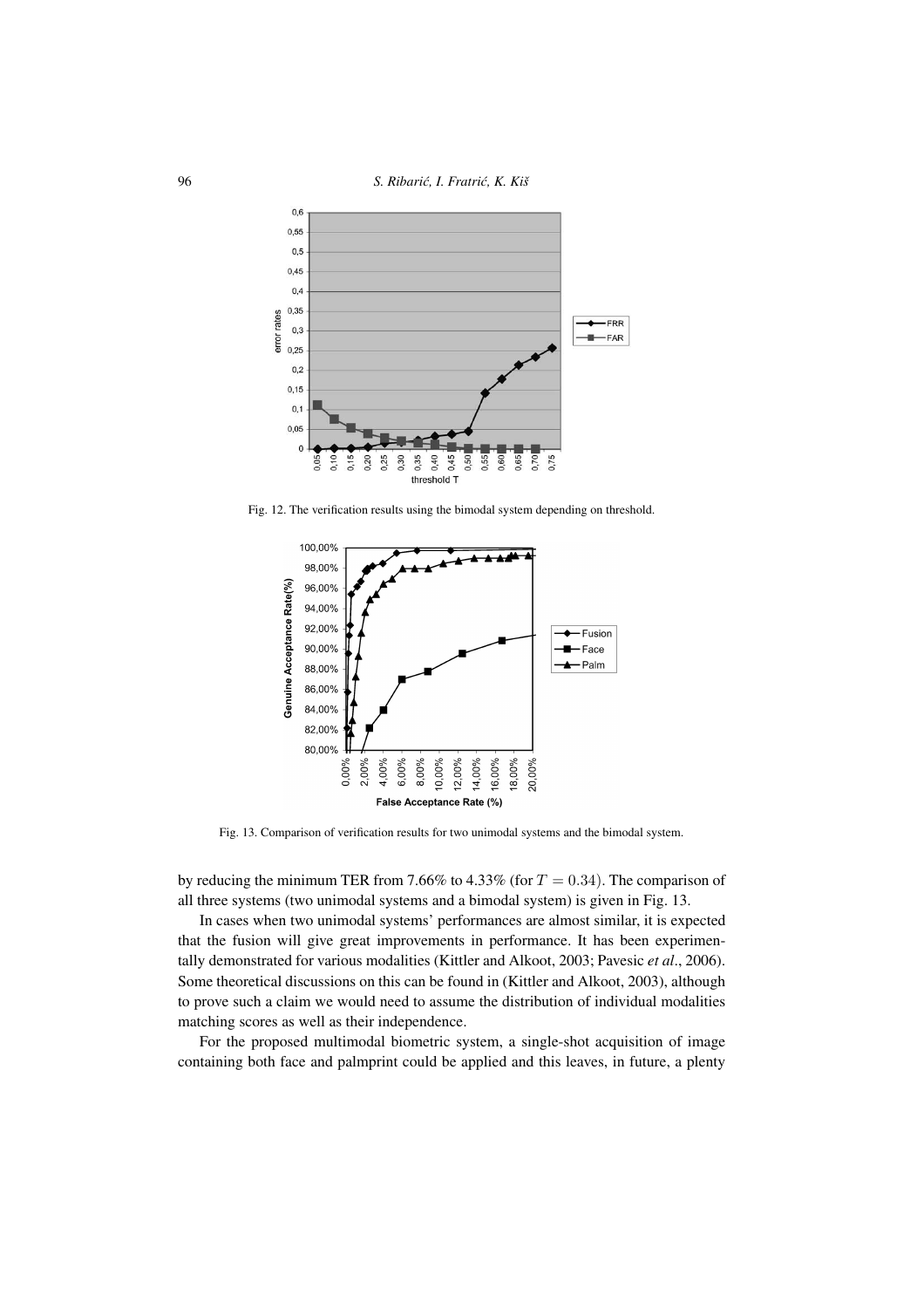of space to explore the fusion at the different levels. Such type of acquisition performed by one sensor, together with more sophisticated methods of image preprocessing and segmentation, feature extraction and followed by a fusion, would enable the development of unsupervised, touchless and robust on-line biometric verification system. Of course, the performance of such a system depends on quality of the input images, but we believe that owing to sophisticated methods of image processing and fusion at different levels the performance of such system can overtake the system described in the paper.

## **4. Conclusion**

We have developed a bimodal biometric verification system based on the fusion of palmprint and facial features. A new approach for principal and other prominent palm lines recognition based on hypotheses generation and evaluation was proposed. The hypothesis collection consists of all palm line pairs (one line from live-template, one line from database template), which could correspond one to another based on two criteria: absolute angular difference between line orientations and their Euclidean distances. In the hypotheses evaluation phase a similarity measure is computed using all line segments of the palm lines in hypothesis. The palm line features were selected because they can be derived from images with low quality (Zhang and Shu, 1999), which can be important for touchless and single-shot acquisition of image containing both face and palmprint. This type of acquisition (performed by a camera), together with more sophisticated methods of preprocessing and segmentation, enables the development of robust on-line biometric system.

The experiments with different matching-score normalization techniques have been performed and the Bayes-based normalization was selected as the best-performing one.

The experimental results show that although palmprint-based unimodal systems significantly outperform face-based unimodal systems, fusion at the matching-score level can still be used to significantly improve the performance of the system.

The other reasons for including the face modality in biometric systems could be in the system usage for physical or logical access where the additional subsystem can log the facial images of the people accessing the secure object. The psychological effects of such multimodal system should also not be disregarded; it is likely that a system using multiple modalities would seem harder to cheat to any potential impostors.

In the future, we plan to concentrate on developing methods for robust palm and face feature extraction, including the features such as skin colour, from single-shot camera images. We also plan to include aliveness detection module to increase the robustness to fraudulent technologies.

## **References**

Ayache, N., and O.D. Faugeras (1986). A new approach for the recognition and positioning of two-dimensional objects. *IEEE Trans. Pattern Anal. Machine Intell.*, **8**, 44–54.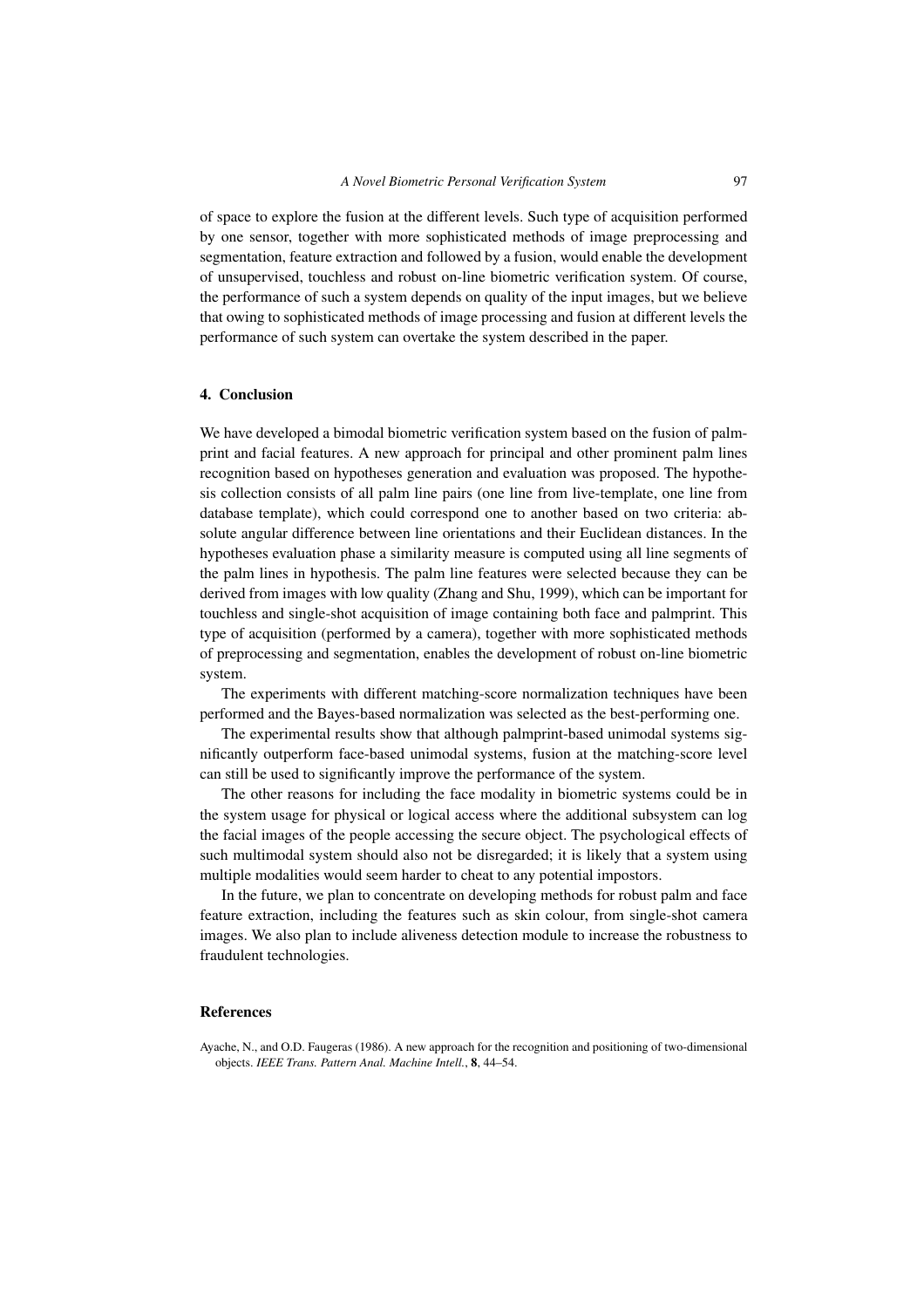Belhumeur, P., J. Hespanha and D. Kriegman (1997). Eigenfaces vs. fisherfaces: recognition using class specific linear projection. *IEEE Trans. Pattern Anal. and Machine Intell.*, **9**, 711–720.

Bolle, R.M., J.H. Connel, S. Pankanti, N.K. Ratha and A.W. Senior (2004). *Guide to Biometrics*. Springer-Verlag, New York, Berlin, Heidelberg.

Duda, R.O., P.E. Hart and D.G. Stork (2001). *Pattern Classification*. Wiley, New York.

Duta, N., A.K. Jain and K.V. Mardia (2001). Matching of palmprints. *Pattern Recognition Lett.*, **23**, 477–485.

Gonzales, R.C., and R.E. Woods (1993). *Digital Image Processing*. Addison Wesley, New York.

- Han, C.C., H.L. Cheng, K.C. Fan and C.L. Lin (2003). Personal authentication using palm-print features. *Pattern Recognition*, **36**, 371–381.
- Hough, P. (1962). *Methods and Means for Recognizing Complex Patterns*. US Patent 3069654.
- Jain, A.K., R. Bolle and S. Pankanti (Eds.) (1999a). *Biometrics: Personal Identification in Networked Society*. Kluwer Academic Publishers, USA.
- Jain, L.C., U. Halici, I. Hayashi and S.B. Lee (Eds.) (1999b). *Intelligent Biometric Techniques in Fingerprint and Face Recognition*. CRC Press.
- Jain, A.K., L. Hong and Y. Kulkarni (1999c). A multimodal biometric system using fingerprint, face and speech. In *Proc. 2nd Internat. Conf. on AVBPA*. pp. 182–187.
- Jain, A.K., and A. Ross (2002). Learning user-specific parameters in a multibiometric system. In *Proc. Internat. Conf. on Image Processing* (*ICIP*). pp. 57–60.
- Jain, A.K., and A. Ross (2004). Multibiometric systems. *Communications of the ACM*, **47**, 34–40.
- Jain, A.K., K. Nandakumar and A. Ross (2005). Score normalization in multimodal biometric systems. *Pattern Recognition*, **38**, 2270–2285.
- Jones, M.J., and J.M. Rehg (1999). Statistical color models with application to skin detection. In *Proc. IEEE Conf. on Computer Vision and Pattern Recognition*. pp. 274–280.
- Jonsson, K., J. Kittler, Y.P. Li and J. Matas (1999). Support vector machines for face authentication. In *Proc. of British Machine Vision Conference BMVC99*. pp. 543–552.
- Kittler, J., and F.M. Alkoot (2003). Sum versus vote fusion in multiple classifier systems. *IEEE Trans. on Pattern Anal. and Machine Intell.*, **25**, 110–115.
- Kotropoulos, C., A. Tefas and I. Pitas (2000). Frontal face authentication using morphological elastic graph matching. *IEEE Trans. on Image Processing*, **9**, 555–560.
- Kumar, A., D.C.M. Wong, H.C. Shen and A.K. Jain (2003). Personal verification using palmprint and hand geometry biometric. In *Proc. 4th Internat. Conf. on Audio- and Video-Based Biometric Person Authentication* (*AVBPA*). pp. 668–678.
- Kumar, A., and D. Zhang (2003). Integrating palmprint and face for user authentication. In *Proc. Multi Modal User Authentication Workshop*. Santa Barbara, CA, USA, Dec. 11–12. pp. 107–112.
- Li, W., D. Zhang and Z. Xu (2002). Palmprint identification by Fourier transform. *Int'l Journal of Pattern Recognition and Artificial Intelligence*, **16**, 417–432.
- Lu, G., D. Zhang and K. Wang (2003). Palmprint recognition using eigenpalms features. *Pattern Recognition Lett.*, **24**, 1463–1467.
- Maio, D., and D. Maltoni (1999). Minutiae extraction and filtering from grey-scale images. In L.C. Jain, U. Halici, I. Hayashi and S.B. Lee (Eds.), *Intelligent Biometric Techniques in Fingerprint and Face Recognition*. CRC Press. pp. 155–192.
- Messer, K., J. Matas, J. Kittler, J. Luettin and G. Maitre (1999). XM2VTSDB: the extended M2VTS database. In *2nd Internat. Conf. on Audio- and Video- based Biometric Person Authentication* (*AVBPA'99*). Washington D.C. pp. 72–77.
- Navarrete, P., and J. Ruiz-Del-Solar (2002). Analysis and comparison of eigenspace-based face recognition approaches. *Int'l Journal of Pattern Recognition and Artificial Intelligence*, **16**, 817–830.
- Pavešić, N., I. Fratrić and S. Ribarić (2004). Degradation of the XM2VTS database face images. In Proc. 2nd *COST 275 Workshop, Biometrics on the Internet*: *Fundamentals, Advances and Applications*. Vigo, Spain. pp. 15–19.
- Pavesic, N., T. Savic and S. Ribaric (2006). Multimodal biometric authentication system based on hand features. In *From Data and Information Analysis to Knowledge Engineering*. Springer. pp. 630–637.
- Ribarić, S., D. Ribarić and N. Pavešić (2003). Multimodal biometric user-identification system for networkbased applications. In *IEE Proc. Vision, Image & Signal Processing*, Vol. 150. pp. 409–416.
- Ribaric, S., and I. Fratric (2006). Experimental evaluation of matching-score normalization techniques on different multimodal biometric systems. In *Proc. 13th IEEE Mediterranean Electrotechnical Conf.* Malaga,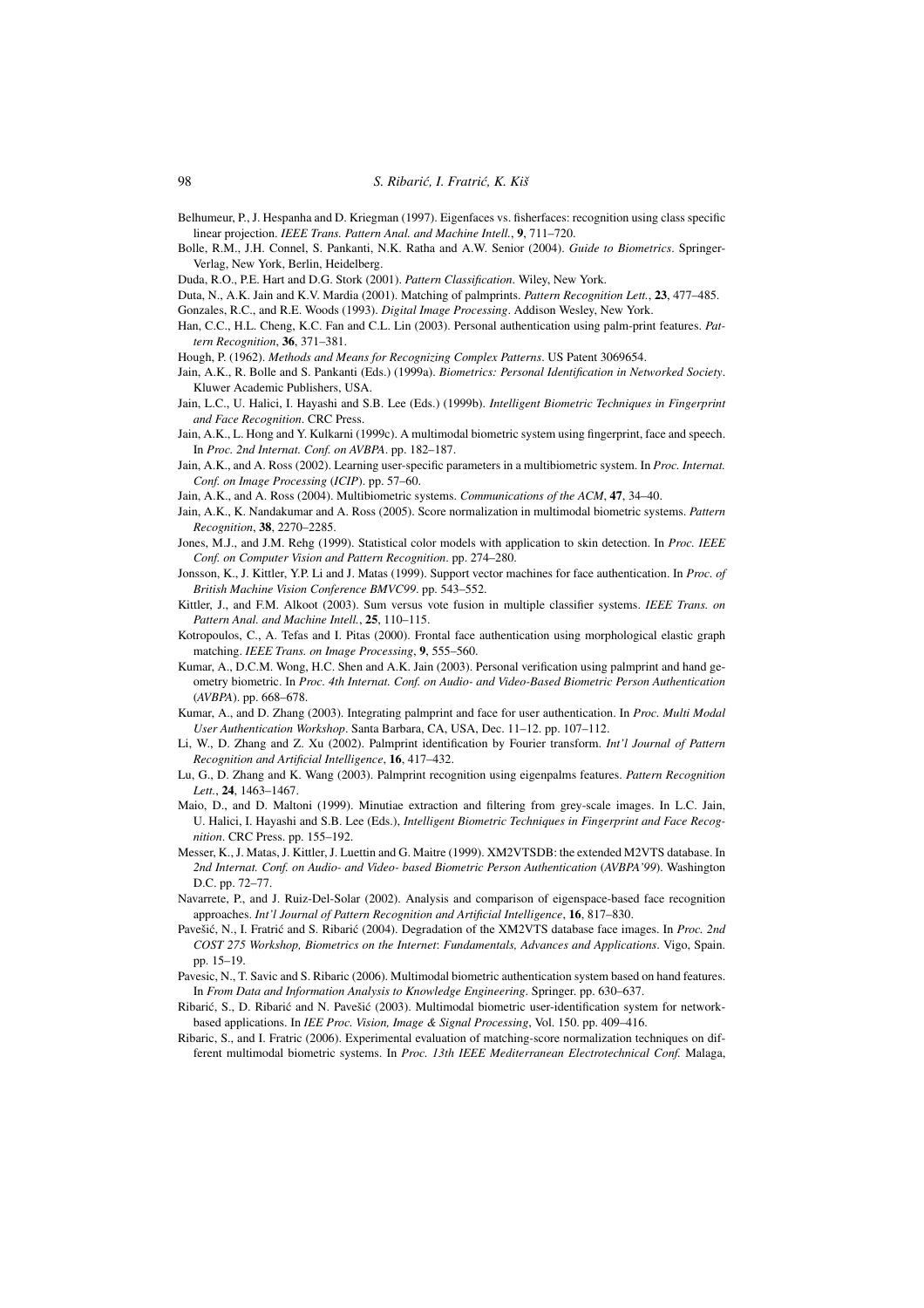Spain. pp. 498–501.

2829–2838.

Ribaric, S., I. Fratric and K. Kis (2005). A biometric verification system based on fusion of palmprint and face features. In *Proc. 4th Int'l Symposium on Image and Signal Processing and Analysis*, *ISPA 2005*. Zagreb. pp. 12–17.

Ross, A., and A.K. Jain (2003). Information fusion in biometrics. *Pattern Recognition Lett.*, **24**, 2115–2125.

- Shu, W., and D. Zhang (1998). Automated personal identification by palmprint. *Optical Engineering*, **37**, 2359– 2362.
- Turk, M., and A. Pentland (1991). Eigenfaces for recognition. *Journal of Cognitive Neuroscience*, **3**, 71–86. Wu, X., D. Zhang and K. Wang (2003). Fisherpalms based palmprint recognition. *Pattern Recognition Lett*., **24**,
- Wu, X., D. Zhang, K. Wang and B. Huang (2004). Palmprint classification using principal lines. *Pattern Recognition*, **37**, 1987–1998.
- You, J., W. Li and D. Zhang (2002). Hierarchical palmprint identification via multiple feature extraction. *Pattern Recognition*, **35**, 847–859.
- Zhang, D., and W. Shu (1999). Two novel characteristics in palmprint verification: datum point invariance and line feature matching. *Pattern Recognition*, **32**, 691–702.
- Zhang, D. (2000). *Automated Biometrics*: *Technologies & Systems*. Kluwer Academic Publishers, USA.
- Zhang, D., W.K. Kong, J. You and M. Wong (2003). Online palmprint identification. *IEEE Trans. Pattern Anal. and Machine Intell*., **25**, 1041–1050.
- Zhao, W.Y., R. Chellappa, A. Rosenfeld and P.J. Phillips (2000). Face Recognition: A Literature Survey. *UMD CfAR Technical Report CAR-TR-948*.

S. Ribarić received the BS degree in electronics, the MS degree in automatics, and the PhD degree in electrical engineering from the Faculty of Electrical Engineering, Ljubljana, Slovenia, in 1974, 1976, and 1982, respectively. He is currently a full professor at the Department of Electronics, Microelectronics, Computer and Intelligent Systems, Faculty of Electrical Engineering and Computing, University of Zagreb, Croatia. His research interests include pattern recognition, artificial intelligence, biometrics, computer architecture and robot vision. He is author of more than 150 papers and four books (*Microprocessor Architecture*, *The Fifth Computer Generation Architecture*, *Advanced Microprocessor Architectures*, *CISC and RISC Computer Architecture*) and co-author of one (*An Introduction to Pattern Recognition*). Dr. Ribaric is a member of the IEEE, ISAI and ´ IAPR.

**I. Fratric** received his BS degree in computing from the University of Zagreb in 2003. He is currently a PhD student at the Department of Electronics, Microelectronics, Computer and Intelligent Systems at the Faculty of Electrical Engineering and Computing at the same university. His research interests include machine vision, pattern recognition, biometrics and artificial intelligence.

**K. Kiš** received her BS degree in computing from the University of Zagreb in 2003. She is currently a MS student at the Department of Electronics, Microelectronics, Computer and Intelligent Systems at the Faculty of Electrical Engineering and Computing at the same university.